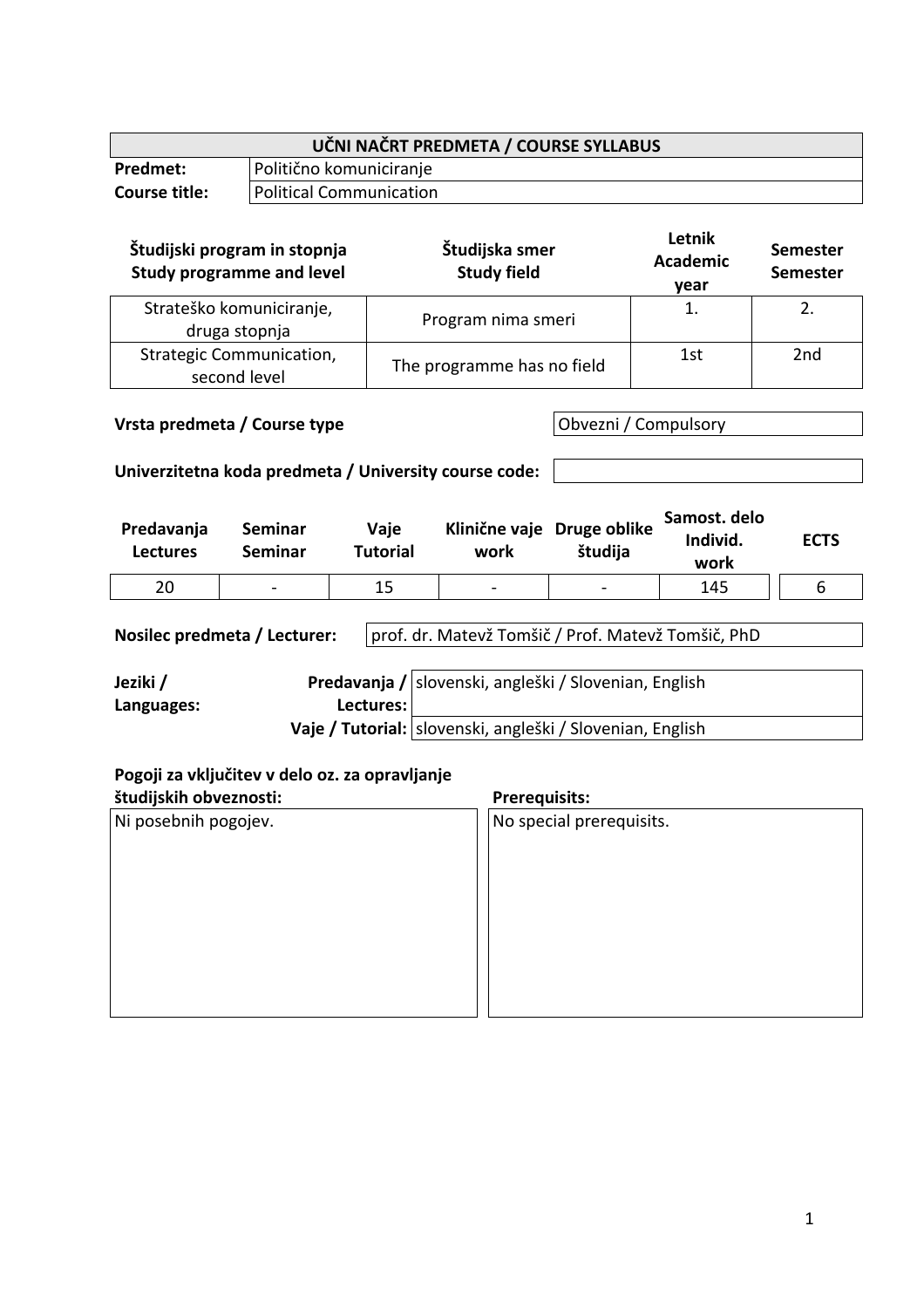| Vsebina: |                                                                                                                                                                 |    | <b>Content (Syllabus outline):</b>                                                                                                                             |
|----------|-----------------------------------------------------------------------------------------------------------------------------------------------------------------|----|----------------------------------------------------------------------------------------------------------------------------------------------------------------|
|          | Značilnosti političnega ustroja sodobnih<br>družb                                                                                                               |    | Character of political setting in<br>contemporary societies                                                                                                    |
|          | Ključni procesi političnih sprememb v<br>sodobnem svetu (demokratizacija,<br>globalizacija, evropsko povezovanje)<br>Vloga komuniciranja v procesih političnega |    | Key processes of political change in<br>contemporary world (democratization,<br>globalization, European integration)<br>Role of communication in policy-making |
|          | odločanja                                                                                                                                                       |    | process                                                                                                                                                        |
|          | Vloga medijev v sodobni politični ureditvi;<br>mediji kot 'četrta veja oblasti' in 'pes čuvaj'<br>demokracije                                                   | lo | The role of the media in contemporary<br>politics; the media as the 'fourth branch of<br>government' and 'watchdog of democracy'                               |
|          | Politični in medijski pluralizem; medijski<br>prostor kot prostor artikulacije družbenega<br>pluralizma                                                         |    | Political and media pluralism, media space<br>and articulation of social pluralism<br>The impact of globalization processes on                                 |
|          | Vpliv globalizacijskih procesov na                                                                                                                              |    | political communication                                                                                                                                        |
|          | spremembe v političnem komuniciranju<br>Vpliv informacijsko-komunikacijskih                                                                                     |    | The impact of ICT on political<br>communication                                                                                                                |
|          | tehnologij na politično komuniciranje<br>Specifike političnega komuniciranja v<br>'novih demokracijah'                                                          |    | Specifics of political communication in the<br>new democracies                                                                                                 |

## **Temeljni literatura in viri / Readings:**

Davis, Aeron. 2019. *Political Communication: A New Introduction for Crisis Times.* Cambridge: Polity Press.

Eibl, Otto in Miliš Gregor. 2019. *Thirty Years of Political Campaigning in Central and Eastern Europe.* London: Palgrave Macmilan.

Ferfila, Bogomil in Marta Kos. 2002. *Politično komuniciranje.* Ljubljana: FDV.

Kenski, Kate in Kathleen Hall Jamieson. 2019. *The Oxford Handbook of Political Communication.* Oxford: Oxford University Press.

Perloff, Richard M. 2018. *The Dynamics of Political Communication: Media and Politics in a Digital Age.* London: Routledge.

In ostala literatura po izbiri nosilca/ And other literature, selected by the course coordinator.

Cilji:

- Razumevanje politične dinamike sodobnih družb
- Razumevanje značilnosti in logike komuniciranja v različnih fazah političnega procesa

### **Cilji in kompetence: Objectives and competences:**

Objectives:

- Understanding of political dynamics in contemporary societies
- Understanding of character and logics of communication in different phases of political process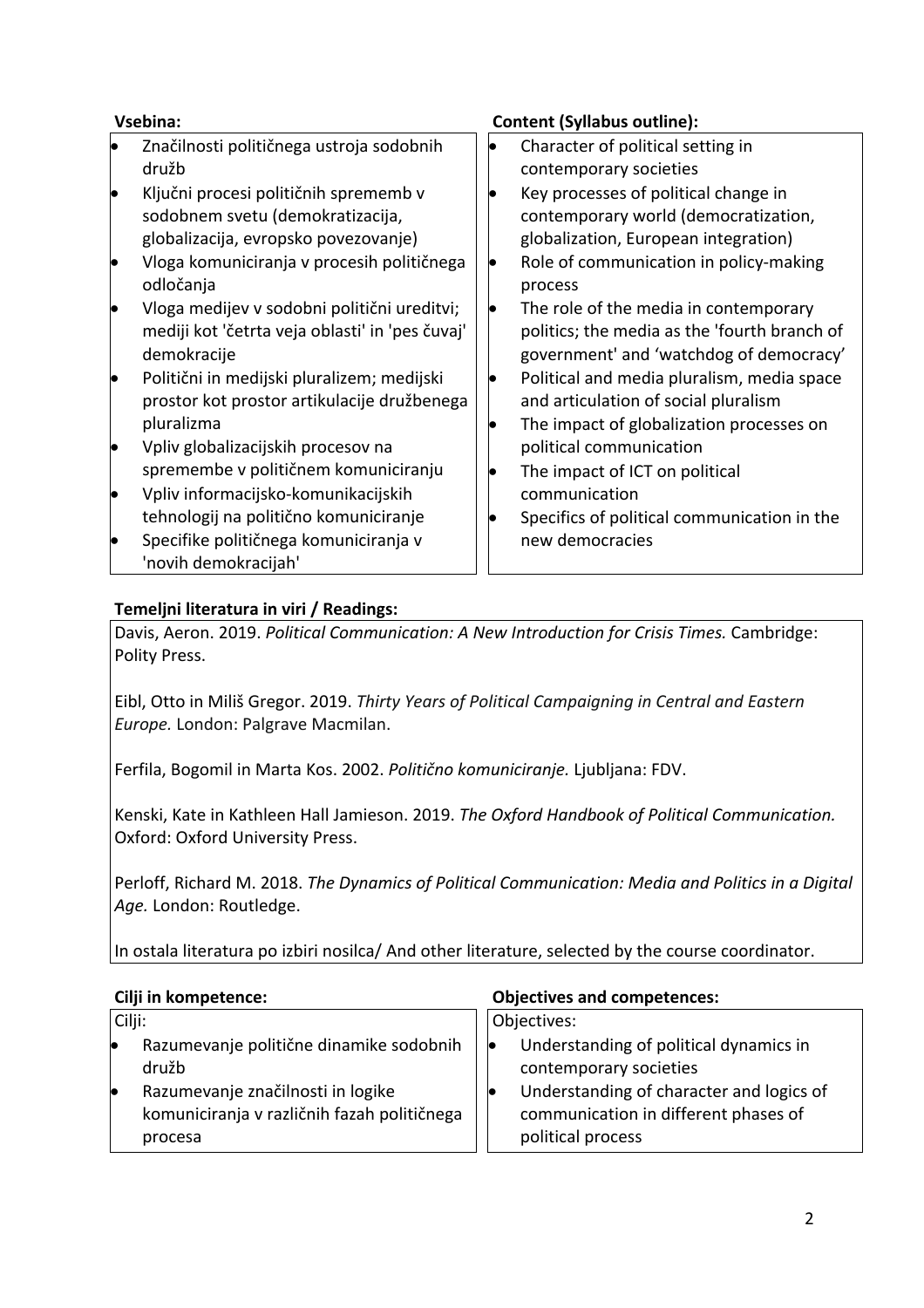| þ<br>le<br>$\bullet$ | Poznavanje vloge medijev pri političnem<br>komuniciranju<br>Sposobnost empirične analize in<br>komparativne obravnave pojavov,<br>povezanih s političnim komuniciranjem<br>Splošne kompetence:<br>sposobnost kompleksne analize kulturnih<br>in družbenih procesov;<br>sposobnost oblikovanja kompleksnih in<br>izvirnih idej, konceptov in rešitev določenih<br>problemov;<br>sposobnost identificiranja danega<br>raziskovalnega problema, njegove analize<br>ter možnih rešitev;<br>sposobnost doseganja strokovne odličnosti<br>na podlagi visoke ravni avtonomnosti<br>(samo) kritičnosti, (samo) refleksivnosti in<br>(samo) evalviranja;<br>razvoj komunikacijskih sposobnosti in<br>spretnosti za komuniciranje na različnih<br>ravneh v medkulturnem okolju |                | Apprehension of the role of media in<br>political communication<br>Ability of empirical analysis and comparison<br>of phenomena, related to political<br>communication<br>General competences:<br>ability to analyze complex cultural and social<br>processes;<br>ability to formulate complex and original<br>ideas, concepts and solutions to certain<br>problems;<br>ability to identify a given research problem,<br>its analysis and possible solutions;<br>ability to achieve professional excellence on<br>the basis of a high level of autonomy<br>(self)criticism, (self)reflexivity and<br>(self)evaluation;<br>development of communication abilities<br>and skills for communicating at different<br>levels in an intercultural environment;<br>ability to use innovatively and combine |
|----------------------|----------------------------------------------------------------------------------------------------------------------------------------------------------------------------------------------------------------------------------------------------------------------------------------------------------------------------------------------------------------------------------------------------------------------------------------------------------------------------------------------------------------------------------------------------------------------------------------------------------------------------------------------------------------------------------------------------------------------------------------------------------------------|----------------|-----------------------------------------------------------------------------------------------------------------------------------------------------------------------------------------------------------------------------------------------------------------------------------------------------------------------------------------------------------------------------------------------------------------------------------------------------------------------------------------------------------------------------------------------------------------------------------------------------------------------------------------------------------------------------------------------------------------------------------------------------------------------------------------------------|
|                      | sposobnost inovativne uporabe in<br>kombiniranja raziskovalnih empiričnih<br>metod.<br>Predmetno-specifične kompetence:                                                                                                                                                                                                                                                                                                                                                                                                                                                                                                                                                                                                                                              |                | research empirical methods.<br>Subject specific competences:                                                                                                                                                                                                                                                                                                                                                                                                                                                                                                                                                                                                                                                                                                                                        |
| lo                   | razumevanje vloge in funkcij komunikacije<br>za ohranjanje in razvoj medsebojnih<br>odnosov, še posebno za razvoj kulture<br>dialoga;<br>sposobnost za reševanje raziskovalnih                                                                                                                                                                                                                                                                                                                                                                                                                                                                                                                                                                                       |                | understanding the role and functions of<br>communication for maintaining and<br>developing interpersonal relationships,<br>especially for developing a culture of<br>dialogue;                                                                                                                                                                                                                                                                                                                                                                                                                                                                                                                                                                                                                      |
|                      | problemov na področju strateškega<br>komuniciranja;                                                                                                                                                                                                                                                                                                                                                                                                                                                                                                                                                                                                                                                                                                                  |                | ability to solve research problems in the<br>field of strategic communication;                                                                                                                                                                                                                                                                                                                                                                                                                                                                                                                                                                                                                                                                                                                      |
| $\bullet$            | poznavanje interpretativnih pristopov, ki<br>pojasnjujejo komunikacijska dejanja<br>(enosmerni, večsmerni, konstruktivistični<br>model komunikacije);                                                                                                                                                                                                                                                                                                                                                                                                                                                                                                                                                                                                                |                | knowledge of interpretive approaches that<br>explain communication actions (one-way,<br>multi-way, constructivist model of<br>communication);                                                                                                                                                                                                                                                                                                                                                                                                                                                                                                                                                                                                                                                       |
| $\bullet$            | sposobnost razumevanja, obvladovanja in<br>povezovanja kompleksnih medijskih<br>informacij;<br>razumevanje poslanstva medijev v sodobni<br>demokratični družbi.                                                                                                                                                                                                                                                                                                                                                                                                                                                                                                                                                                                                      | þ<br>$\bullet$ | ability to understand, master and connect<br>complex media information;<br>understanding the mission of the media in a<br>contemporary democratic society.                                                                                                                                                                                                                                                                                                                                                                                                                                                                                                                                                                                                                                          |
|                      |                                                                                                                                                                                                                                                                                                                                                                                                                                                                                                                                                                                                                                                                                                                                                                      |                |                                                                                                                                                                                                                                                                                                                                                                                                                                                                                                                                                                                                                                                                                                                                                                                                     |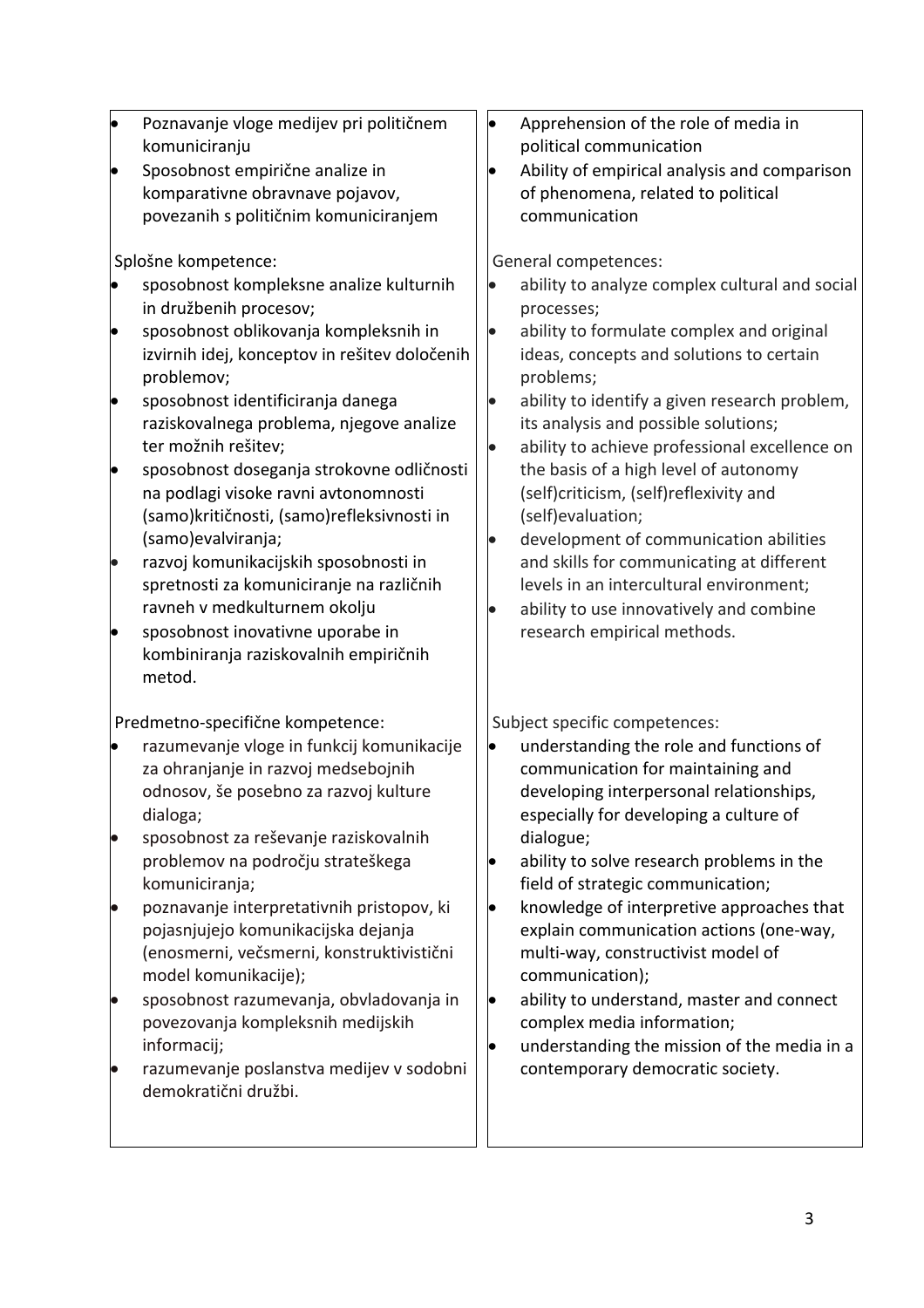| Predvideni študijski rezultati:                                                                                                                                                                                                                                                                                                                                                                                                                                                                                                                                                                                                                                          | <b>Intended learning outcomes:</b>                                                                                                                                                                                                                                                                                                                                                                                                                                                                                                                                                                                                                                                                                                     |  |
|--------------------------------------------------------------------------------------------------------------------------------------------------------------------------------------------------------------------------------------------------------------------------------------------------------------------------------------------------------------------------------------------------------------------------------------------------------------------------------------------------------------------------------------------------------------------------------------------------------------------------------------------------------------------------|----------------------------------------------------------------------------------------------------------------------------------------------------------------------------------------------------------------------------------------------------------------------------------------------------------------------------------------------------------------------------------------------------------------------------------------------------------------------------------------------------------------------------------------------------------------------------------------------------------------------------------------------------------------------------------------------------------------------------------------|--|
| Znanje in razumevanje:                                                                                                                                                                                                                                                                                                                                                                                                                                                                                                                                                                                                                                                   | Knowledge and understanding:                                                                                                                                                                                                                                                                                                                                                                                                                                                                                                                                                                                                                                                                                                           |  |
| Študent/ka:<br>pozna in razume logiko in dinamiko<br>funkcioniranja politike v sodobnih družbah;<br>pozna in razume temeljne odgovore in<br>dileme, ki so povezane s političnimi<br>spremembami v sodobnem svetu;<br>razume specifike in logiko komuniciranja v<br>٠<br>političnih procesih;<br>pozna in razume položaj in vlogo medijev v<br>političnem življenju, predvsem z luči<br>opravljanja njihovega demokratičnega<br>poslanstva;<br>je sposoben evalvacije stanja na področju<br>političnega komuniciranja s pomočjo<br>empiričnega gradiva;<br>je sposoben primerjalne obravnave<br>$\bullet$<br>različnih pojavov, povezanih s političnim<br>komuniciranjem. | The student:<br>• knows and understands the logic and<br>dynamics of the functioning of politics in<br>contemporary societies;<br>• knows and understands the fundamental<br>answers and dilemmas regarding political<br>change in contemporary societies;<br>• understands the specifics and logic of<br>communication in political processes;<br>• knows and understands the position and role<br>of the media in a modern democratic society,<br>especially in light of the fulfillment of their<br>democratic mission;<br>• is able to evaluate the situation in terms of<br>political communication using empirical<br>material;<br>• is capable of comparative consideration of<br>different aspects of political communication. |  |

# **Metode poučevanja in učenja: Learning and teaching methods:**

| predavanja z aktivno udeležbo študentov<br>(razlaga, diskusija, vprašanja, primeri);                             | $\bullet$ | Lectures with active engagement of<br>students (explanation, discussion,                                         |
|------------------------------------------------------------------------------------------------------------------|-----------|------------------------------------------------------------------------------------------------------------------|
| seminarske vaje (refleksija izkušenj,                                                                            |           | questions, examples);                                                                                            |
| projektno delo, timsko delo, metode                                                                              |           | Tutorials (reflection of experience, project                                                                     |
| kritičnega mišljenja, diskusija, sporočanje                                                                      |           | work, teamwork, critical thinking,                                                                               |
| povratne informacije);                                                                                           |           | discussion, feedback);                                                                                           |
| individualne in skupinske konzultacije                                                                           | ٠         | Individual and group consultations                                                                               |
| (diskusija, dodatna razlaga, obravnava<br>specifičnih vprašanj);                                                 |           | (discussions, additional explanation, specific<br>questions);                                                    |
| samostojen študij (motiviranje, usmerjanje,<br>samoopazovanje, samouravnavanje,<br>refleksija, samoocenjevanje); | $\bullet$ | Individual study (motivation, guidance, self-<br>observation, self-regulation, reflection, self-<br>evaluation); |
| uporaba spletne učilnice oziroma drugih<br>sodobnih IKT orodij.                                                  | ٠         | Use of online classroom or other<br>contemporary ICT tools.                                                      |